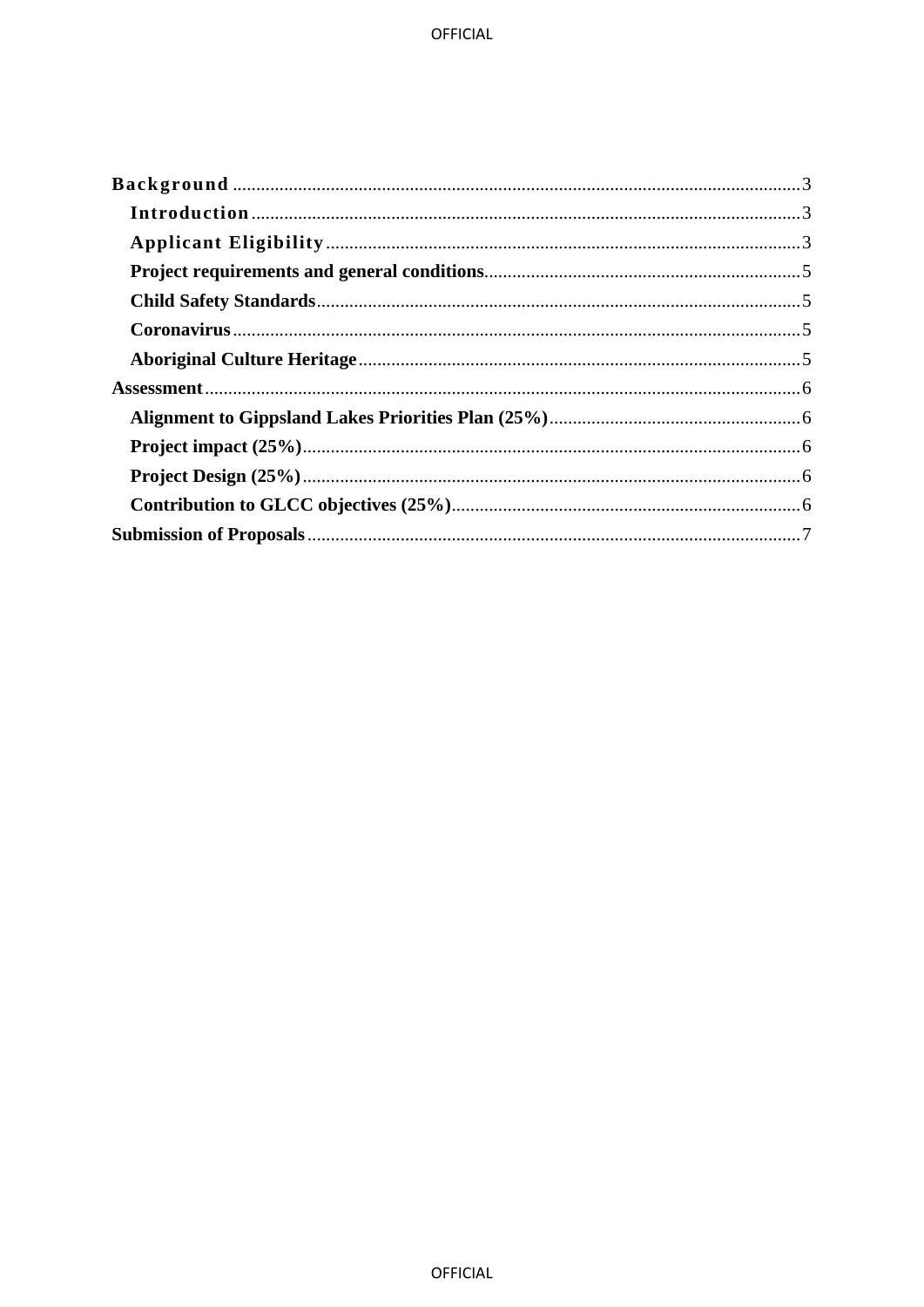# <span id="page-2-0"></span>**Background**

#### <span id="page-2-1"></span>**Introduction**

The Gippsland Lakes Coordinating Committee (GLCC) is tasked with making recommendations to the Minister for Water on the allocation of funding for the internationally significant Gippsland Lakes, with a specific focus on improving the environmental condition of the Gippsland Lakes.

The GLCC Community Grants Program complements the wider Gippsland Lakes program being implemented from 2021-2024 by a range of organisations across the Gippsland Lakes catchment.

This document provides information on the GLCC Community Grants Program, including guidance on general eligibility, priorities based upon the Gippsland Lakes Priorities Plan, and the Victorian State Government investment principles.

Applicants are encouraged to read these guidelines and discuss your project idea before preparing project applications.

## <span id="page-2-2"></span>**Applicant Eligibility**

For a project application to be eligible for consideration and assessment, the proponent must:

- Be a 'not-for-profit' and community based.
- Have natural resource management (NRM) as a primary focus.
- Be incorporated or operate under the auspices of an incorporated organisation.
- Have current public liability (\$10M) and personal accident insurance. (Or operate under the auspices of an organisation that carries such insurance)
- Be able to provide a copy of the certificate of currency for public liability and personal accident insurance.
- Have submitted all due project reports for previous grants/funding to the EGCMA (where applicable).

#### **Project length**

Applicants have the option to select from 2 completion dates to suit the scope and delivery timeframe of their project. Applicants should consider the additional time required for an assessment and ministerial announcement process.

- Option one: projects to be completed by the  $31<sup>st</sup>$  of December 2023
- Option two: projects to be completed by the  $31<sup>st</sup>$  of December 2024

#### **Project Eligibility (eligible or not)**

Eligible project must contribute to one or more of the priority actions or strategies as listed in the Gippsland Lakes Priorities Plan. These are listed in table one on the following page.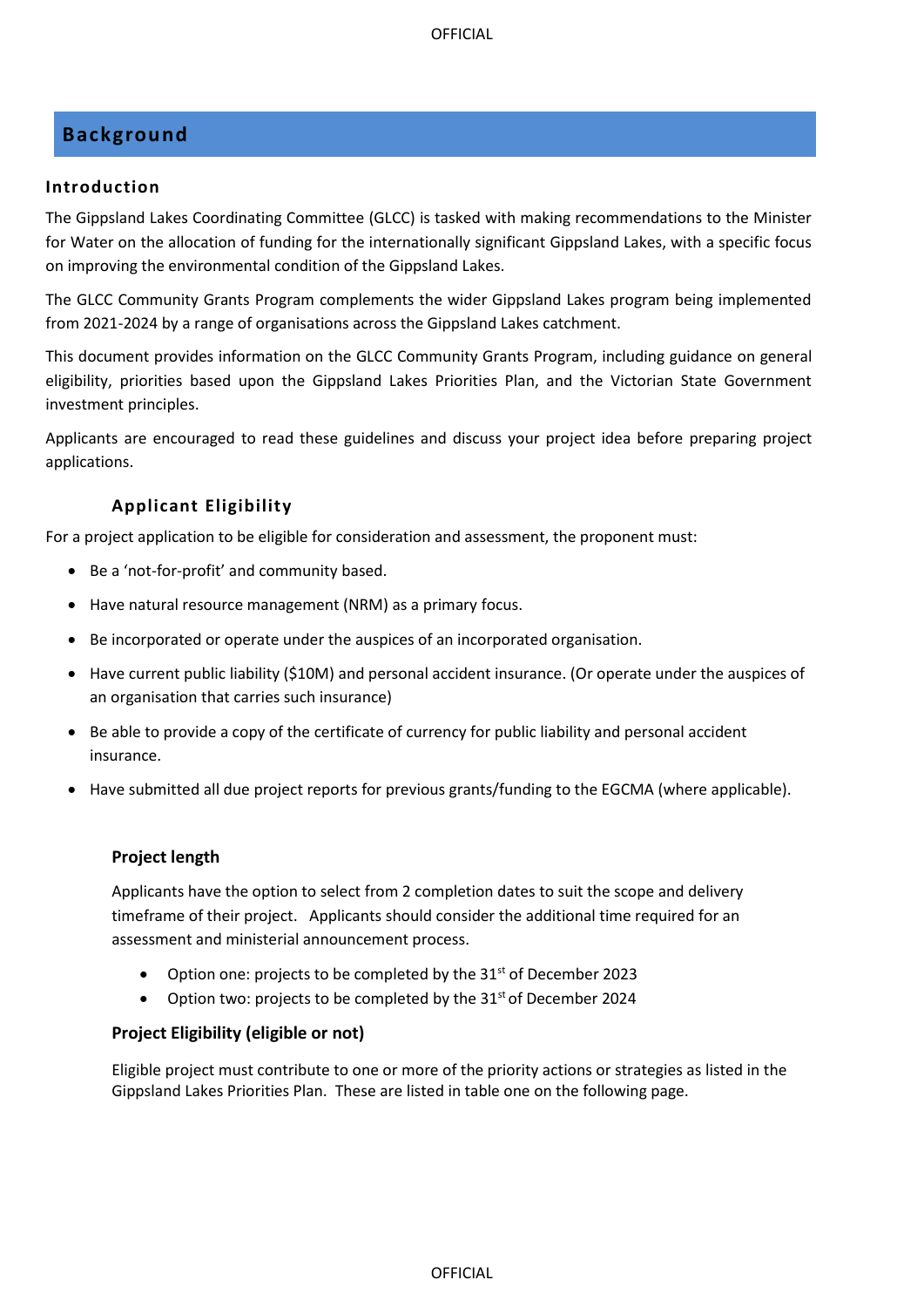# **Table 1: Priority action or strategy, as specified in the Gippsland Lakes Priorities Plan.**

| <b>Priority action / strategy</b>                                                                                                                                                |
|----------------------------------------------------------------------------------------------------------------------------------------------------------------------------------|
| Implement mitigation and adaptation strategies and actions to address the identified risks                                                                                       |
| to ecological character from climate change.                                                                                                                                     |
| Implement the priority identified options for improving the ecological condition of the                                                                                          |
| fringing wetlands of Lake Wellington.                                                                                                                                            |
| Increase areas under permanent protection and implement actions to maintain and                                                                                                  |
| improve habitat corridors.                                                                                                                                                       |
| Protect and where necessary, enhance, shorebird and beach nesting bird habitat in priority                                                                                       |
| locations, including those predicted to be impacted by sea level rise and other climate                                                                                          |
| change effects.                                                                                                                                                                  |
| Implement the Gippsland Lakes pest plant and animal strategy. Review the pest plant and                                                                                          |
| animal strategy to insure alignment with Biodiversity Response Plan for the Gippsland                                                                                            |
| Lakes.                                                                                                                                                                           |
| Monitor and where possible, control, off-road vehicle use at priority locations within the                                                                                       |
| Ramsar site.                                                                                                                                                                     |
| Implement predator control at priority locations for waterbird breeding and migratory<br>wader refuges within the Ramsar site.                                                   |
| Continue to implement a public awareness campaign to reduce harassment and boating                                                                                               |
| injuries to Burrunan dolphins.                                                                                                                                                   |
| Implement the priority actions within the Gippsland Lakes Recreational Fishery Plan.                                                                                             |
| Improve structural fish habitat in estuaries and lakes.                                                                                                                          |
| Undertake a risk assessment, then implement priority actions to address the risks from                                                                                           |
| introduced marine pests.                                                                                                                                                         |
| Continue to reduce nutrient and sediment loads to the Gippsland Lakes through riparian,                                                                                          |
| in-stream and catchment works to improve water quality of river flows to the Gippsland                                                                                           |
| Lakes.                                                                                                                                                                           |
| Investigate the impact of high nutrient and sediment loads to the Gippsland Lakes                                                                                                |
| following bushfires.                                                                                                                                                             |
| Maintain and where necessary improve hydrological connectivity and freshwater inflows                                                                                            |
| to the Gippsland Lakes for fish migration and breeding.                                                                                                                          |
| Implement actions that facilitate Traditional Owner joint management, self-determination                                                                                         |
| and involvement in decision making.                                                                                                                                              |
| Implement actions that address risks to cultural heritage from sea level rise and shoreline                                                                                      |
| erosion on the outer barrier.                                                                                                                                                    |
| Identify and implement priority actions to protect culturally significant species (e.g.,                                                                                         |
| Australian pelican, musk duck, freshwater eels)                                                                                                                                  |
| Continue to monitor seagrass recovery from disturbance events to evaluate the<br>effectiveness of restoration efforts.                                                           |
|                                                                                                                                                                                  |
| Continue to monitor the persistence of freshwater dependent threatened species in the<br>Gippsland Lakes. Where necessary identify and implement mitigation actions to assist in |
| climate adaptation of these species.                                                                                                                                             |
|                                                                                                                                                                                  |
|                                                                                                                                                                                  |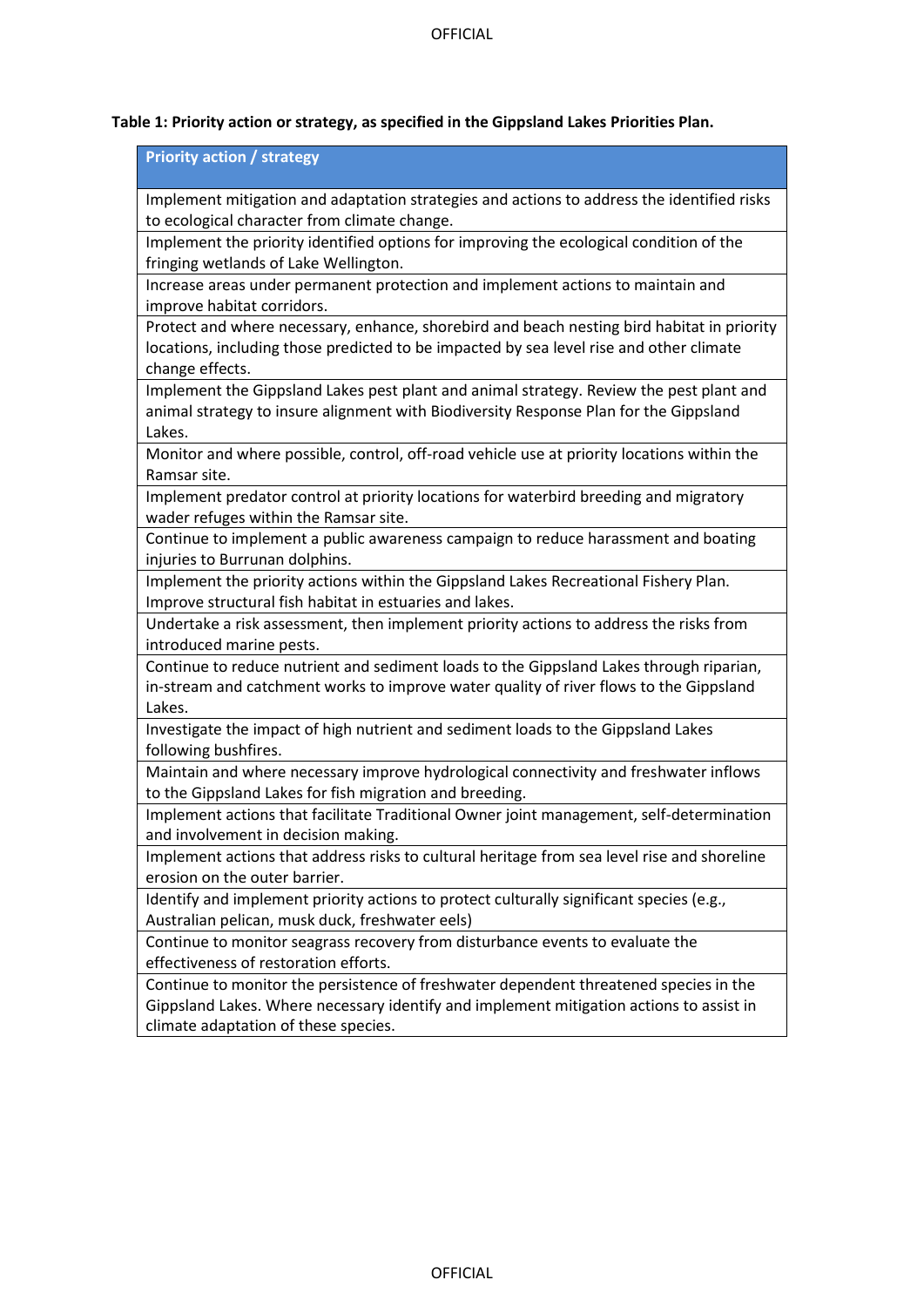# <span id="page-4-0"></span>**Project requirements and general conditions**

- Project management cost must not exceed 15% of the total funding requested. Project management costs are to be included within the project budget.
- Funds may be used for contractors or consultants essential to the delivery of the project for technical or capability reasons.
- Weed control on private land will not be funded unless the activity is preparatory to revegetation works or associated with native vegetation management.
- Capital items exceeding a value of \$3,000 will not be funded unless communal benefit can be demonstrated. Purchases must also be directly related to the delivery of the project.
- When promoting GLCC community grants funding it is a requirement that the Victorian Government be acknowledged as the source of these funds and be badged as being funded by the Victorian State Government according to branding guidelines and include the appropriate "Love Our Lakes" logo when promoting the projects (A style guide will be provided to successful applicants).

#### **Reporting Requirements**

Successful applicants will be required to sign and enter into a funding agreement with the East Gippsland Catchment Management Authority (the Authority). Reporting requirements will be defined in the agreement and are aligned with the Authority's reporting obligations. Templates for progress and final reports will be provided by the Authority to guide supply of the required information.

## **Occupational Health and Safety**

A safe system of work is required to be in place for your project to protect the health and safety of your group, volunteers and anyone else on your project site. You can find resources on OHS tailored to volunteers and community groups on the Worksafe Victoria website: [Volunteer health and safety: A handbook for](https://www.worksafe.vic.gov.au/resources/volunteer-health-and-safety-handbook-community-service-organisations)  [community service organisations -](https://www.worksafe.vic.gov.au/resources/volunteer-health-and-safety-handbook-community-service-organisations) WorkSafe

# <span id="page-4-1"></span>**Child Safety Standards**

Successful applicants must ensure they meet Child Safe Standards. More information on the child safe standards can be found on the Commission for Children and Young People website. CCYP | Recognising, [respecting and defending the rights of children and young people](https://ccyp.vic.gov.au/)

#### <span id="page-4-2"></span>**Coronavirus**

Successful applicants must ensure they follow public health measures, advice and restrictions when planning and implementing your project. More information can be found at coronavirus.vic.gov.au.

# <span id="page-4-3"></span>**Aboriginal Culture Heritage**

It is important that applicants consider Aboriginal Cultural Heritage checks early in the planning stage. More information can be found by clinking on the following link: [Cultural heritage sensitivity | First Peoples -](https://www.firstpeoplesrelations.vic.gov.au/cultural-heritage-sensitivity) State [Relations \(firstpeoplesrelations.vic.gov.au\)](https://www.firstpeoplesrelations.vic.gov.au/cultural-heritage-sensitivity) If a Cultural Heritage Permit is required, you may need to include budget in your grant application and allow 30 days to complete the permit process. If an unregistered Aboriginal site is found during the delivery of your project, you must STOP IMMEDIATELY and contact First Peoples – State Relations on 1800 762 003. Successful applicants will be asked to attend a cultural heritage information session.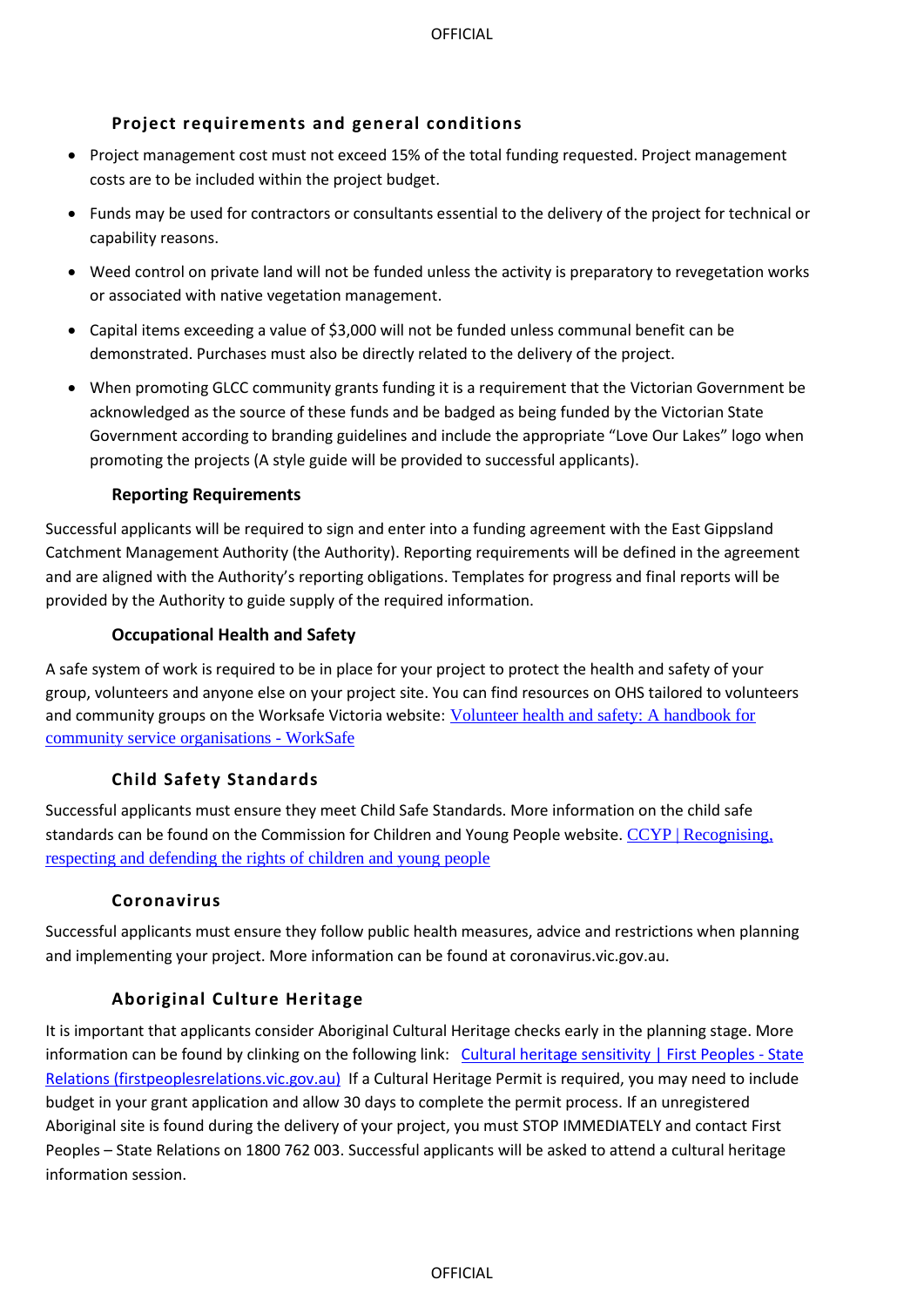# <span id="page-5-0"></span>**Assessment**

The following factors will be considered in the assessment of individual projects. The weighting of each project component is shown in brackets.

### <span id="page-5-1"></span>**Alignment to Gippsland Lakes Priorities Plan (25%)**

The extent to which the project addresses a priority action or strategy specified in the Gippsland Lakes Priorities Plan. Applicants must show that the project proposal clearly links to the action or strategy.

## <span id="page-5-2"></span>**Project impact (25%)**

The extent to which the project addresses the following.

- Proposed activities directly address and contribute to one or more of the GLPP priority actions or strategies.
- The longevity of impact.
- The project demonstrates a clear public/community benefit that has strong community and/or stakeholder support.

# <span id="page-5-3"></span>**Project Design (25%)**

The extent to which the proposal demonstrates the following.

- The project has a well-considered timeline, that is clear and has considered risk to investment.
- The applicant is adequately resourced, has the technical feasibility to deliver the project and is appropriately connected to expertise as required.
- The budget represents good value for money, including realistic costs and a clear justification for the requested budget items.

Project design evaluation will also consider the applicants history of previous project implementation and completion (if applicable), e.g. reporting, timely applications for variation and project completion, project quality.

# <span id="page-5-4"></span>**Contribution to GLCC objectives (25%)**

The extent to which the project contributes to one or more of the following objectives.

- To maintain or improve the health of the Gippsland Lakes
- To foster cooperation and coordination between agencies and organisations with an interest in the health of the Gippsland Lakes
- To promote awareness of and participation by communities in the management of the Gippsland Lakes.
- To maximise outcomes for the Gippsland Lakes through leveraging investments.
- To empower Traditional Owners through joint management and self-determination, supporting capacity building and involvement in management of the Gippsland Lakes.